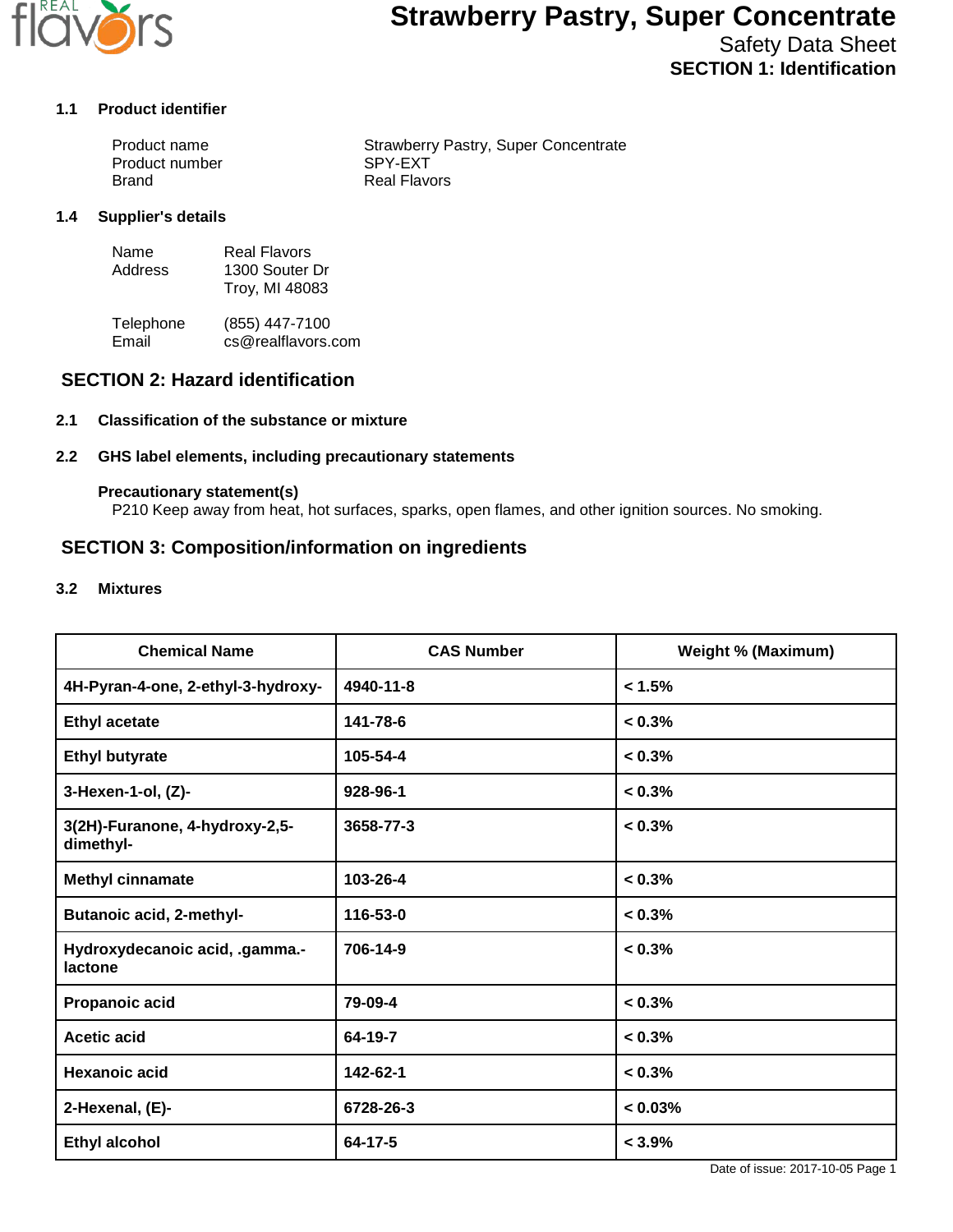

Safety Data Sheet

| Benzaldehyde, 3-ethoxy-4-hydroxy-                     | 121-32-4       | < 0.15%     |
|-------------------------------------------------------|----------------|-------------|
| Vanillin                                              | 121-32-4       | < 0.2%      |
| Butanoic acid, 2-butoxy-1-methyl-2-<br>oxoethyl ester | 7492-70-8      | < 0.15%     |
| Acetyl methyl carbinol                                | 513-86-0       | < 0.15%     |
| p-Anisaldehyde                                        | $123 - 11 - 5$ | < 0.015%    |
| 4H-Pyran-4-one, 2-ethyl-3-hydroxy-                    | $4+40-11-8$    | < 0.015%    |
| 2-Cyclopenten-1-one, 2-hydroxy-3-<br>methyl-          | $80 - 71 - 7$  | < 0.015%    |
| <b>Cinnamic aldehyde</b>                              | 104-55-2       | < 0.015%    |
| 3-Ethoxy-4-hydroxybenzaldehyde                        | 121-32-4       | $< 0.02\%$  |
| 1,3-Benzodioxole-5-carbaldehyde-                      | 120-57-0       | $< 0.002\%$ |
| 1,2-Propylene glycol                                  | $57 - 55 - 6$  | < 47%       |

## **SECTION 4: First-aid measures**

#### **4.1 Description of necessary first-aid measures**

| General advice          | Consult a physician. Show this safety data sheet to the doctor in attendance.                                                                     |
|-------------------------|---------------------------------------------------------------------------------------------------------------------------------------------------|
| If inhaled              | No data available. Do NOT induce vomiting. Never give anything by mouth to<br>an unconscious person. Rinse mouth with water. Consult a physician. |
| In case of skin contact | Wash off with soap and plenty of water. Get medical attention if symptoms<br>occur.                                                               |
| In case of eye contact  | Rinse thoroughly with plenty of water for at least 15 minutes. Get medical<br>attention if symptoms occur.                                        |

## **SECTION 5: Fire-fighting measures**

## **5.1 Suitable extinguishing media**

Use extinguishing media appropriate for surrounding fire.

- **5.2 Specific hazards arising from the chemical** No data available.
- **5.3 Special protective actions for fire-fighters** Wear self-contained breathing apparatus for firefighting if necessary.

## **SECTION 6: Accidental release measures**

## **6.1 Personal precautions, protective equipment and emergency procedures**

Use personal protective equipment. Avoid breathing vapours, mist or gas. Ensure adequate ventilation. Evacuate personnel to safe areas. For personal protection see section 8.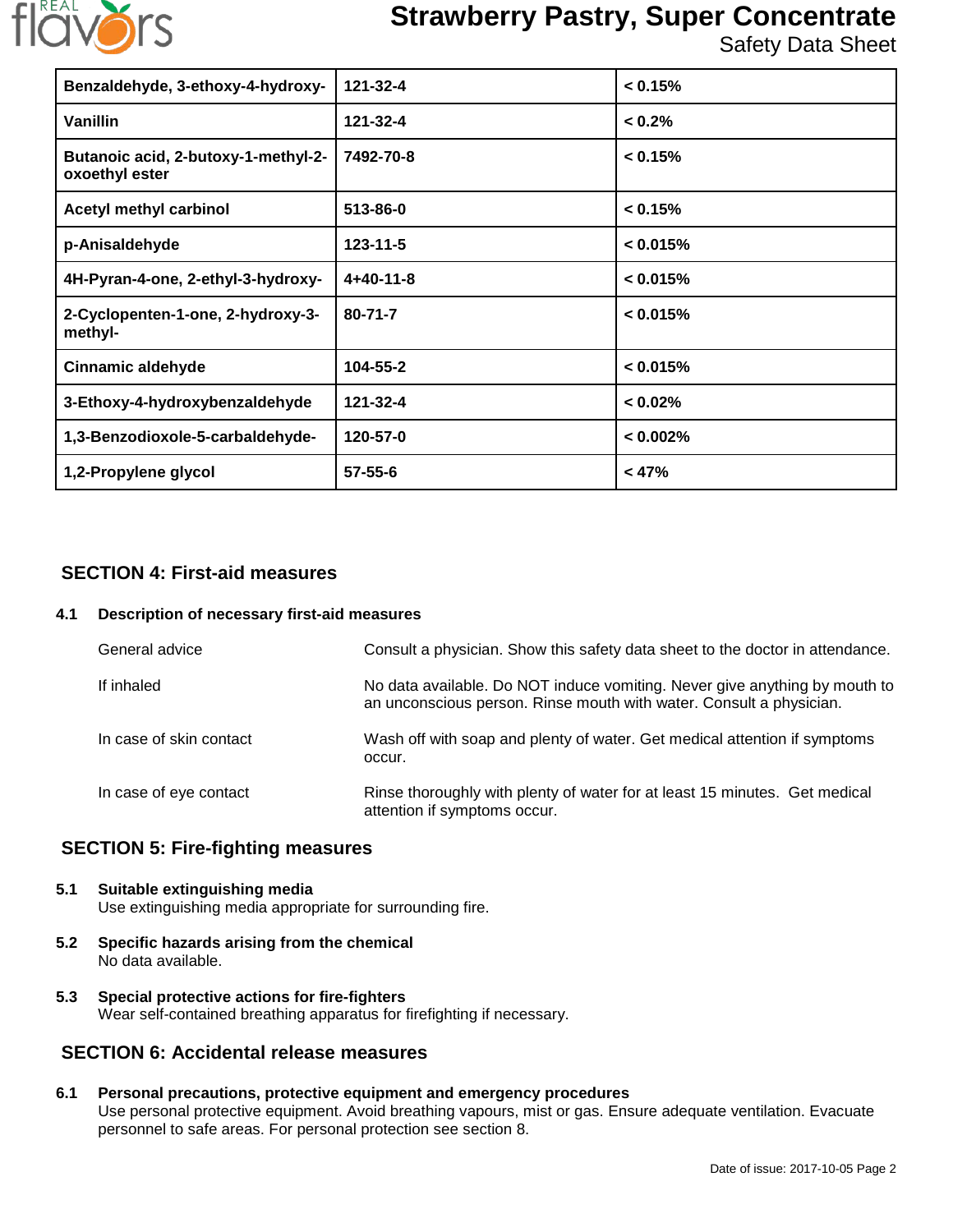

Safety Data Sheet

#### **6.2 Environmental precautions**

Prevent further leakage or spillage if safe to do so. Do not let product enter drains.

#### **6.3 Methods and materials for containment and cleaning up**

Sweep up and shovel. Do not flush with water. Keep in suitable, closed containers for disposal. Contain spillage, soak up with non-combustible absorbent material, (e.g. sand, earth, diatomaceous earth, vermiculite) and transfer to a container for disposal according to local / national regulations (see section 13)

## **SECTION 7: Handling and storage**

#### **7.1 Precautions for safe handling**

Avoid contact with skin and eyes. Avoid inhalation of vapour or mist. Use explosion-proof equipment. Keep away from sources of ignition - No smoking.Take measures to prevent the build up of electrostatic charge. For precautions see section 2.2.

#### **7.2 Conditions for safe storage, including any incompatibilities** Keep container tightly closed in a dry and well-ventilated place. Containers which are opened must be carefully resealed and kept upright to prevent leakage.

### **SECTION 8: Exposure controls/personal protection**

#### **8.3 Individual protection measures, such as personal protective equipment (PPE)**

#### **Body protection**

Skin Protection: None required with normal household use. Industrial Setting: Protective gloves (for hands) and protective clothing are required where repeated or prolonged skin contact may occur.

#### **Respiratory protection**

No data available.

## **Environmental exposure controls**

Do not let product enter drains.

## **SECTION 9: Physical and chemical properties**

#### **Information on basic physical and chemical properties**

Liquid, comparable to sample  $\blacksquare$  Appearance/form (physical state, color, etc.)

## **SECTION 10: Stability and reactivity**

## **SECTION 11: Toxicological information**

**Information on toxicological effects**

### **SECTION 12: Ecological information**

- **SECTION 13: Disposal considerations**
- **SECTION 14: Transport information**

### **SECTION 15: Regulatory information**

## **SECTION 16: Other information**

DISCLAIMER: The information above is believed to be accurate and represents the best information currently available to us. However, we make no warranty of merchantability or any other warranty, express or implied, with